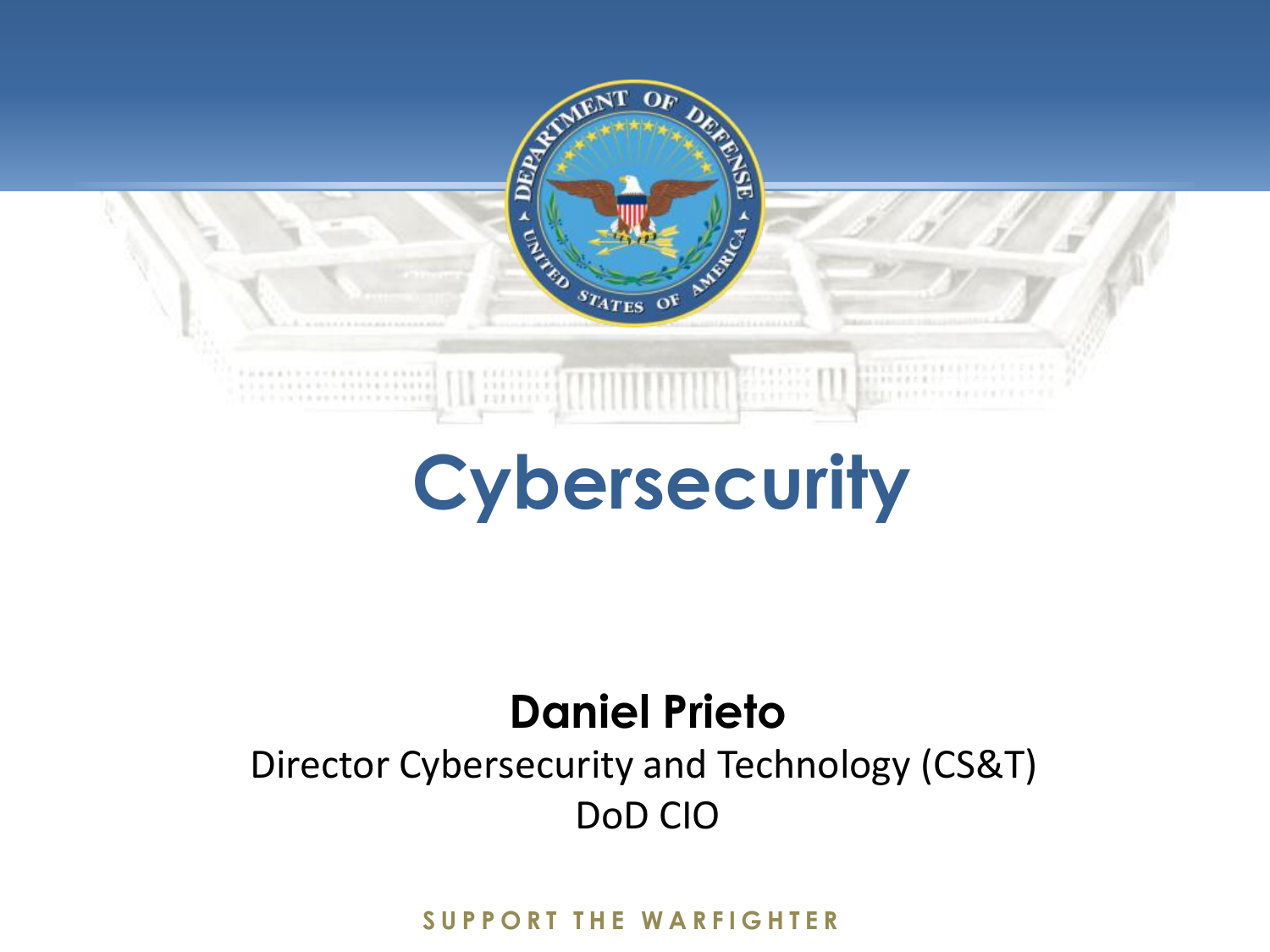

## **Quadrennial Defense Review 2014**

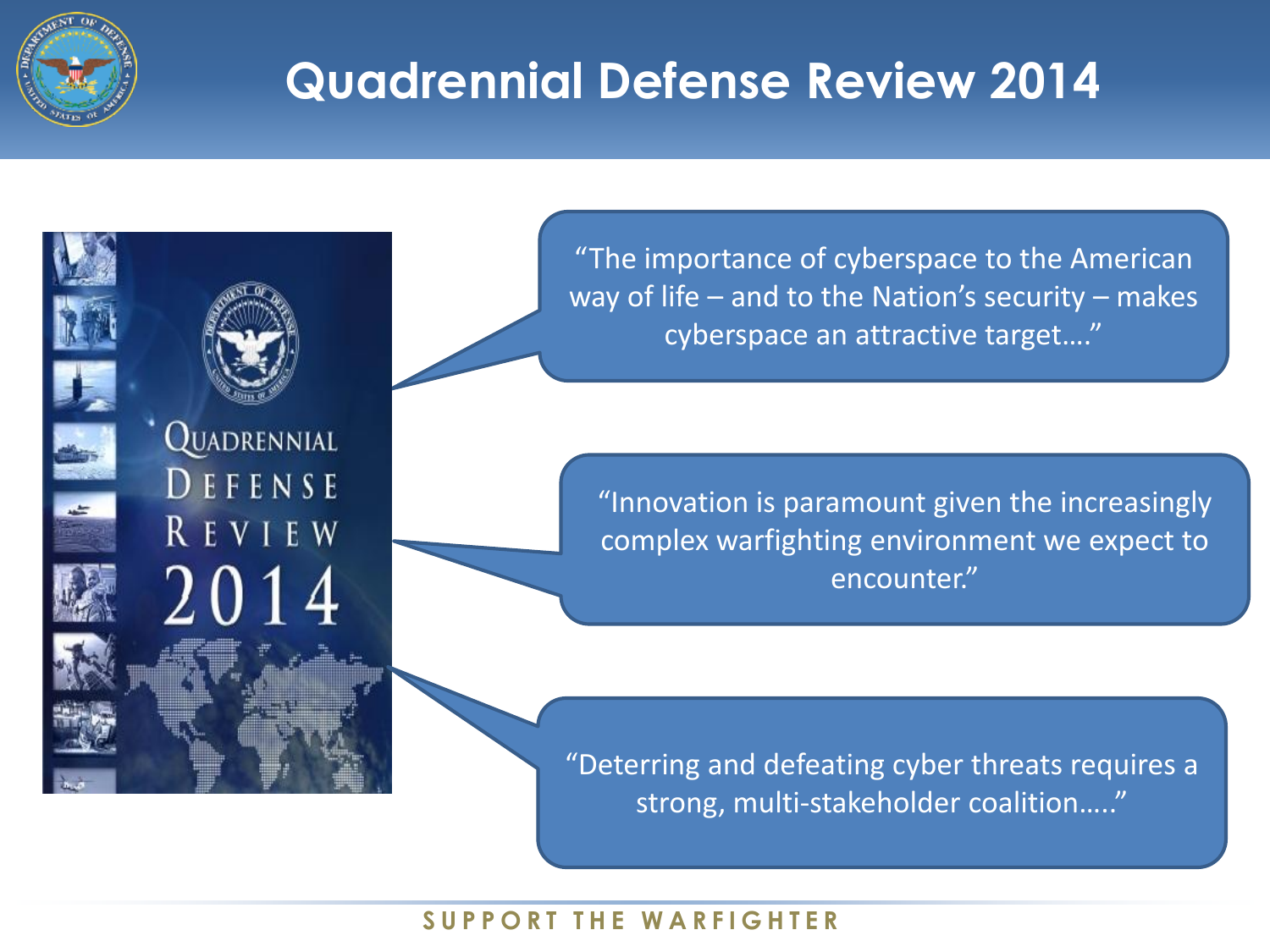

## **Multi-tiered Risk Management Initiatives**

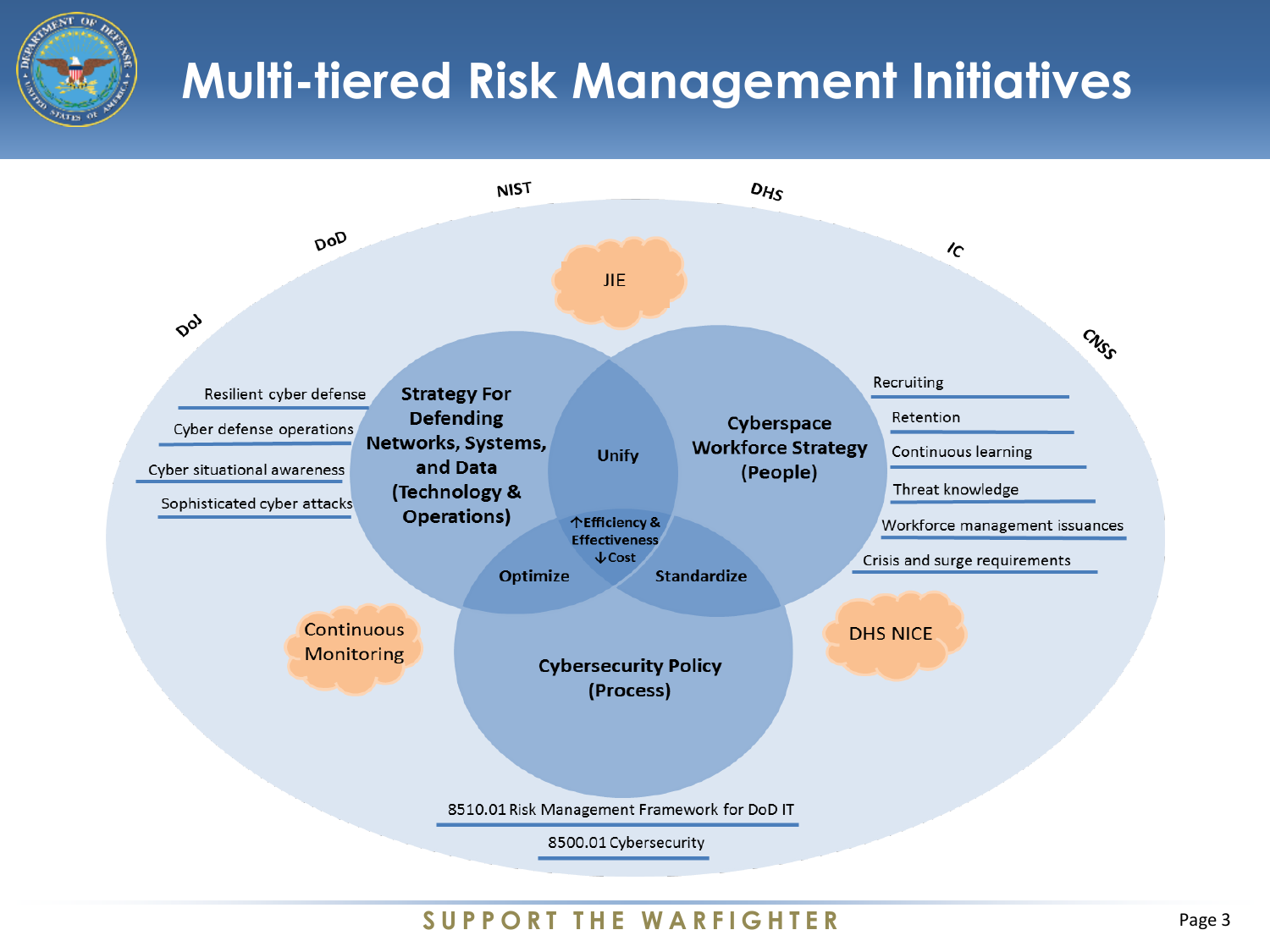

## **Defending Networks, Systems, and Data 4 Focus Areas & 16 Critical Elements**

| Establish a<br><b>Resilient Cyber</b><br><b>Defense Posture</b>                      | <b>Transform Cyber</b><br><b>Defense</b><br><b>Operations</b> | <b>Enhance Cyber</b><br><b>Situational</b><br><b>Awareness</b>          | <b>Assure</b><br><b>Survivability</b><br>against Highly                         |
|--------------------------------------------------------------------------------------|---------------------------------------------------------------|-------------------------------------------------------------------------|---------------------------------------------------------------------------------|
| <b>Architect a Defensible</b><br><b>Information Environment</b>                      | <b>Improve Active Cyber</b><br><b>Defense Capabilities</b>    | <b>Improve the Cyber</b><br><b>Sensing Infrastructure</b>               | Sophisticated<br><b>Cyber Attacks</b>                                           |
| <b>Enhance Security through</b><br><b>Cyber Hygiene and</b><br><b>Best Practices</b> | <b>Mitigate All Phases of</b><br><b>Cyber Aggression</b>      | <b>Harness the Power of Big</b><br><b>Data Analytics</b>                | <b>Assure Survivability of</b><br><b>High Priority Mission</b><br><b>Areas</b>  |
| <b>Strengthen Data Defenses</b><br><b>Increase Focus on</b>                          | <b>Ready Forces to</b><br><b>Maneuver</b>                     | Implement a<br><b>Multi-Mission Cyber</b><br><b>Operational Picture</b> | <b>Prepare for Success</b><br><b>Against Large-Scale</b><br><b>Cyber Attack</b> |
| <b>Industrial Control</b><br><b>Systems &amp; Embedded</b><br><b>Computing</b>       | <b>Employ Unpredictable</b><br><b>Defenses</b>                | <b>Increase Information</b><br><b>Sharing and Cooperation</b>           | <b>Quickly Regenerate</b><br><b>Cyber Capabilities</b>                          |
| <b>Institutionalize</b><br><b>Threat-Based Engineering</b><br>& Acquisition          |                                                               |                                                                         |                                                                                 |